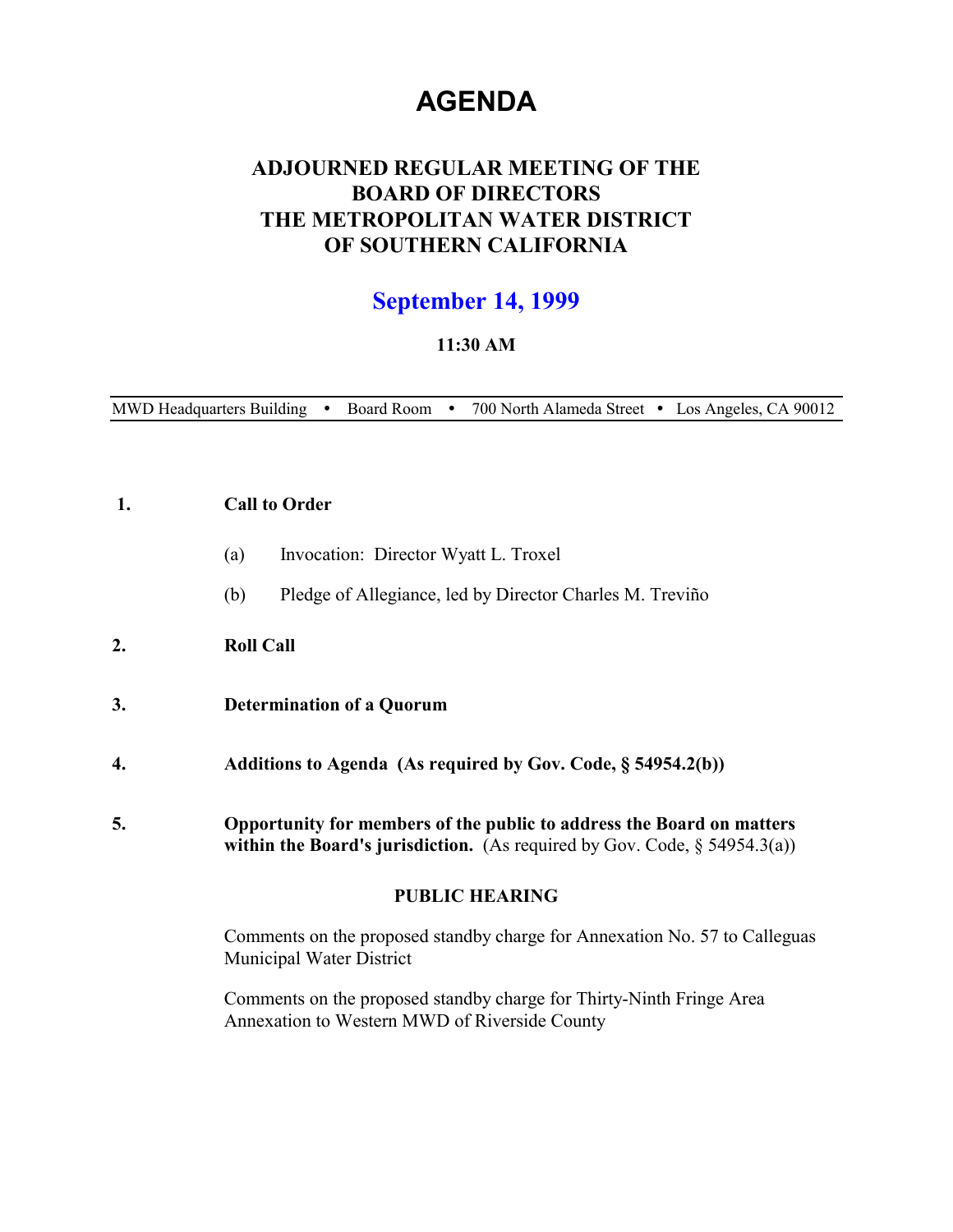# **6. OTHER MATTERS**

A. Approval of the Minutes of the Meetings held May 11 and June 8, 1999. (Copies have been mailed to each Director)

Any additions, corrections, or omissions

- B. Induction of new Directors:
	- (a) Receive credentials
	- (b) Report on credentials by General Counsel
	- (c) File credentials
	- (d) Administer Oath of Office
	- (e) File Oath
- C. Committee appointments. (Exec.)
- D. Presentation of five-year service pin to Director Wyatt L. Troxel, representing Inland Empire Utilities Agency
- E. Nomination and election of a nonofficer member of the Executive Committee for term ending December 31, 1999
- F. Report on Colorado River matters, including negotiations to develop a California plan for river operations, settlement of the San Luis Rey water rights dispute and Salton Sea issues. (Exec., WP&R) **[Conference with Real Property Negotiators; Agency Negotiator: Paul Cunningham; Negotiating Parties: United States Department of the Interior, State of California, State of Nevada, State of Arizona, Palo Verde Irrigation District, Imperial Irrigation District, Coachella Valley Water District, Los Angeles Department of Water and Power, San Diego County Water Authority, Colorado River Indian Tribes Coalition, San Luis Rey Settlement Parties; Property: Water Rights, Colorado River Allocations; Under Negotiation: Price and Terms; to be heard in closed session pursuant to Gov. Code § 54956.8]**

Approval of framework agreement relating to quantification of the agricultural agencies' Colorado River water entitlements.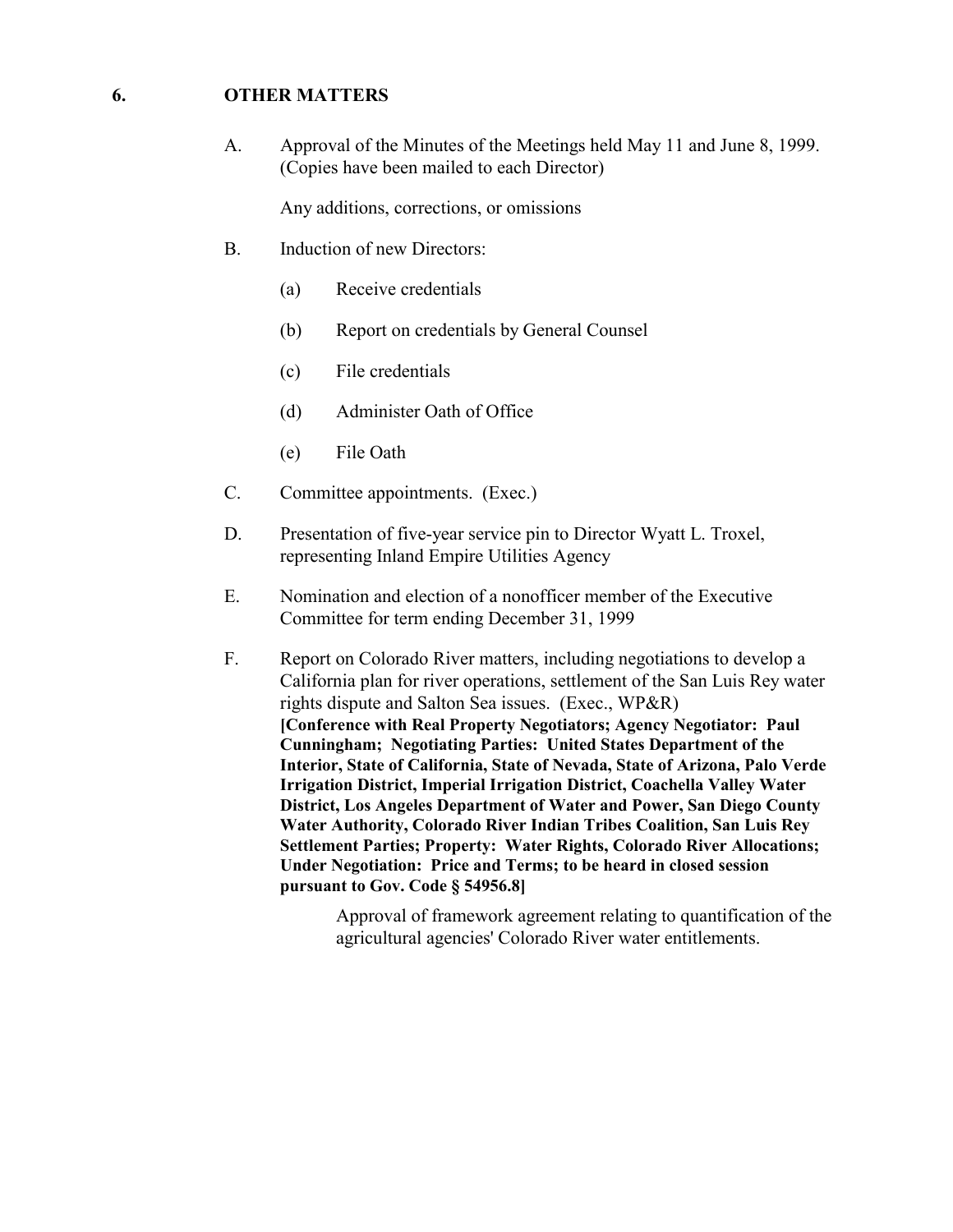# **7. CONSENT CALENDAR ITEMS (Action)**

8-1 Authorize extension and increase value of service contract with Orange County Water District from \$280,000 to \$390,000 for Water Quality Laboratory services. (Exec.)

#### **Recommendation:**

**It is recommended that the Board of Directors authorize Metropolitan to extend and increase the value of its existing service contract with the Orange County Water District from \$280,000 to \$390,000 pursuant to an agreement approved as to form by the General Counsel.**

8-2 Authorize entering into a tolling agreement and update on negotiations regarding Santa Ana Watershed Project Authority's Arlington Desalter Project. (WP&R)

# **Recommendation:**

**Authorize the General Manager to execute a memorandum of understanding with Santa Ana Watershed Project Authority and Western Municipal Water District of Riverside County to negotiate modifications to financial incentives for the Arlington Desalter Project and to toll applicable limitation periods.**

8-3 Certify review and consideration of the Environmental Impact Report; and authorize entering into a Local Resources Program Agreement with San Diego County Water Authority and Otay Water District for the Otay Recycled Distribution Expansion Project. (WP&R)

#### **Recommendation:**

#### **Option 1:**

- **A. Review and consider information provided in the Project's Environmental Impact Report and adopt the Lead Agency's findings related to the Project; and**
- **B. Authorize the General Manager to execute a LRP agreement for this expansion project to provide incentive payments over 24 years that begin at \$200 per acre-foot and are incrementally reduced each year. The payment in year 24 would be \$160 per acre-foot.**

#### **(END OF CONSENT CALENDAR)**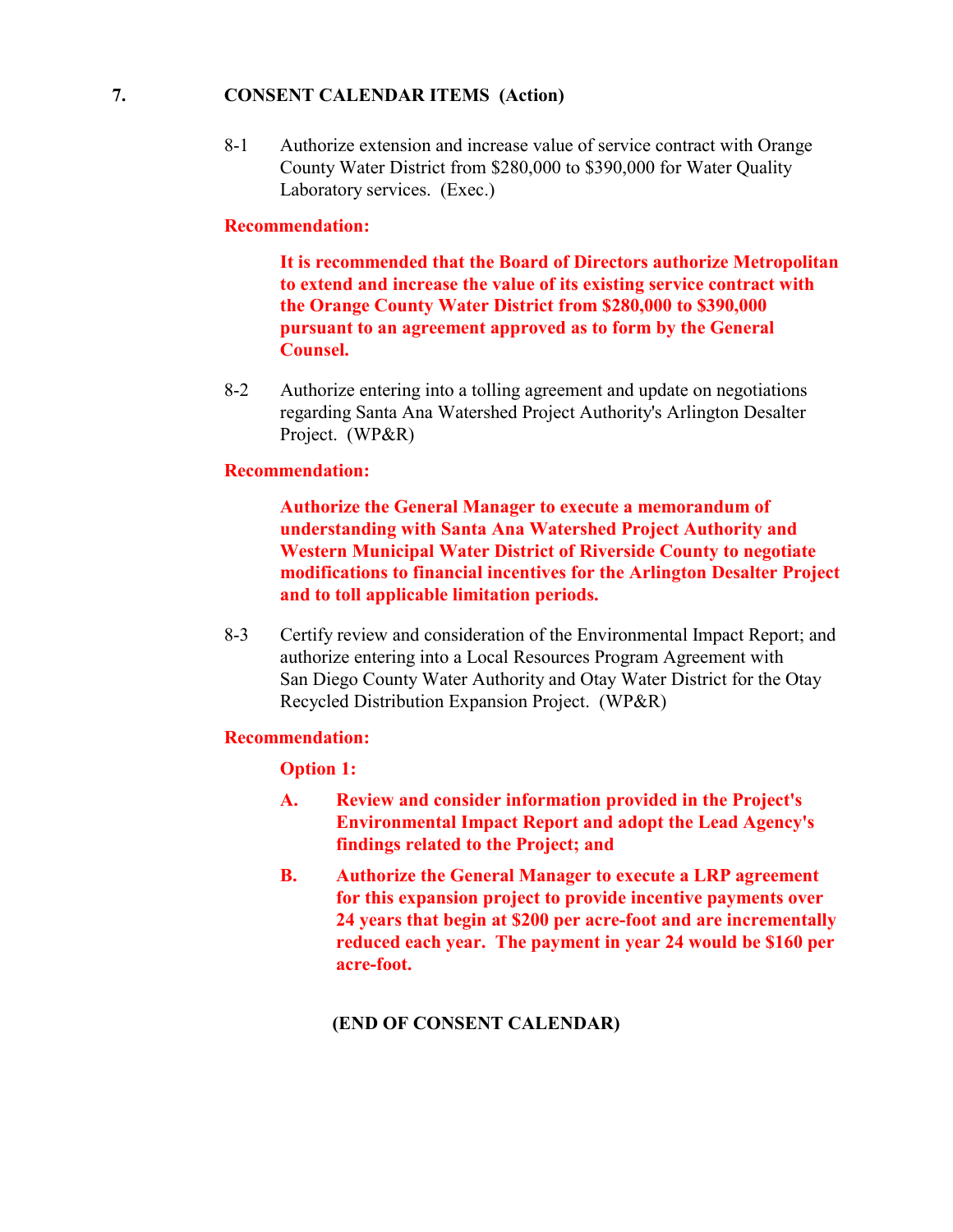# **8. OTHER BOARD ITEMS (Action)**

9-1 Authorize award of a construction contract in the amount of \$4,085,650 to J.F. Shea Company, Inc., for the Tank Saddle Cut-off Wall/Signal Spillway of the Eastside Reservoir Project. (E&O) **[To be mailed separately.]**

# **Recommendation:**

**To construct the Tank Saddle Cut-off Wall/Signal Spillway of the Eastside Reservoir Project, it is recommended that the Board authorize award of a fixed price construction contract in the amount of \$4,085,650 to J.F. Shea Company, Inc.**

9-3 Authorize signing of the San Joaquin River/VAMP Agreement.  $(L&C, WP&R)$ 

#### **Recommendation:**

**It is recommended that the Board authorize the General Manager to take all actions necessary, including compliance with the California Environmental Quality Act, to enter into and implement the San Joaquin River Agreement.**

9-4 Adopt Resolution of Necessity directing the General Counsel to condemn property required for the Inland Feeder Project in San Bernardino County, identified by Assessor's Parcel No. 1210-211-17, MWD's Right of Way Parcel No. INFED1-28-150, and Owner's Name Ruffen B. Kirkland. (L&C) [Two-thirds vote required]

#### **Recommendation:**

**It is recommended that the Board of Directors adopt, by a two-thirds vote, a resolution of necessity to condemn the property described in Exhibits A and B, attached to the General Manager's letter, in accordance with the eminent domain law and directing the General Counsel to commence condemnation proceedings to acquire the property.**

- 9-5 Authorize administrative settlement of Inland Feeder Project Parcels INFED1-28-160PEA1 and INFED1-28-170PEA1, San Bernardino County Assessor's Parcel Nos. 1210-211-16 and 18 (portions); Owners: Charles M. Delameter, Jr., Thomas W. Delameter, and Richard J. Delameter. (L&C) **[Conference with Real Property Negotiator (Mark Mendoza); to be heard in closed session pursuant to Gov. Code § 54956.8]**
- 9-6 Request for authority to make final settlement offer in eminent domain action entitled The Metropolitan Water District of Southern California v. Campus Crusade for Christ, et al., for the Inland Feeder Project, San Bernardino County Superior Court Case No. SCV 35498. (L&C) **[Conference with Legal Counsel--Existing Litigation; to be heard in closed session pursuant to Gov. Code § 54956.9(a)]**